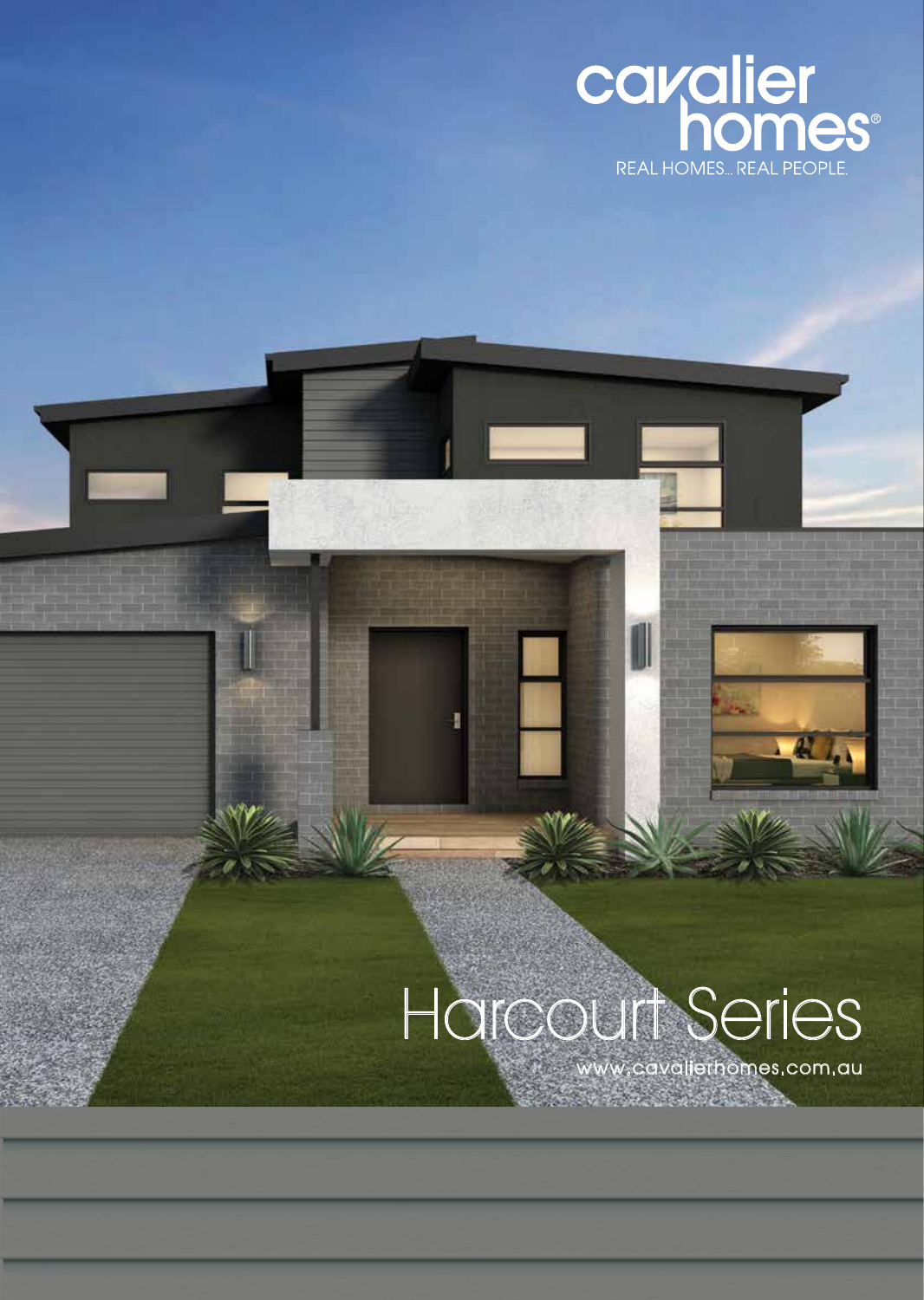Award winning buildings and designs to suit you.





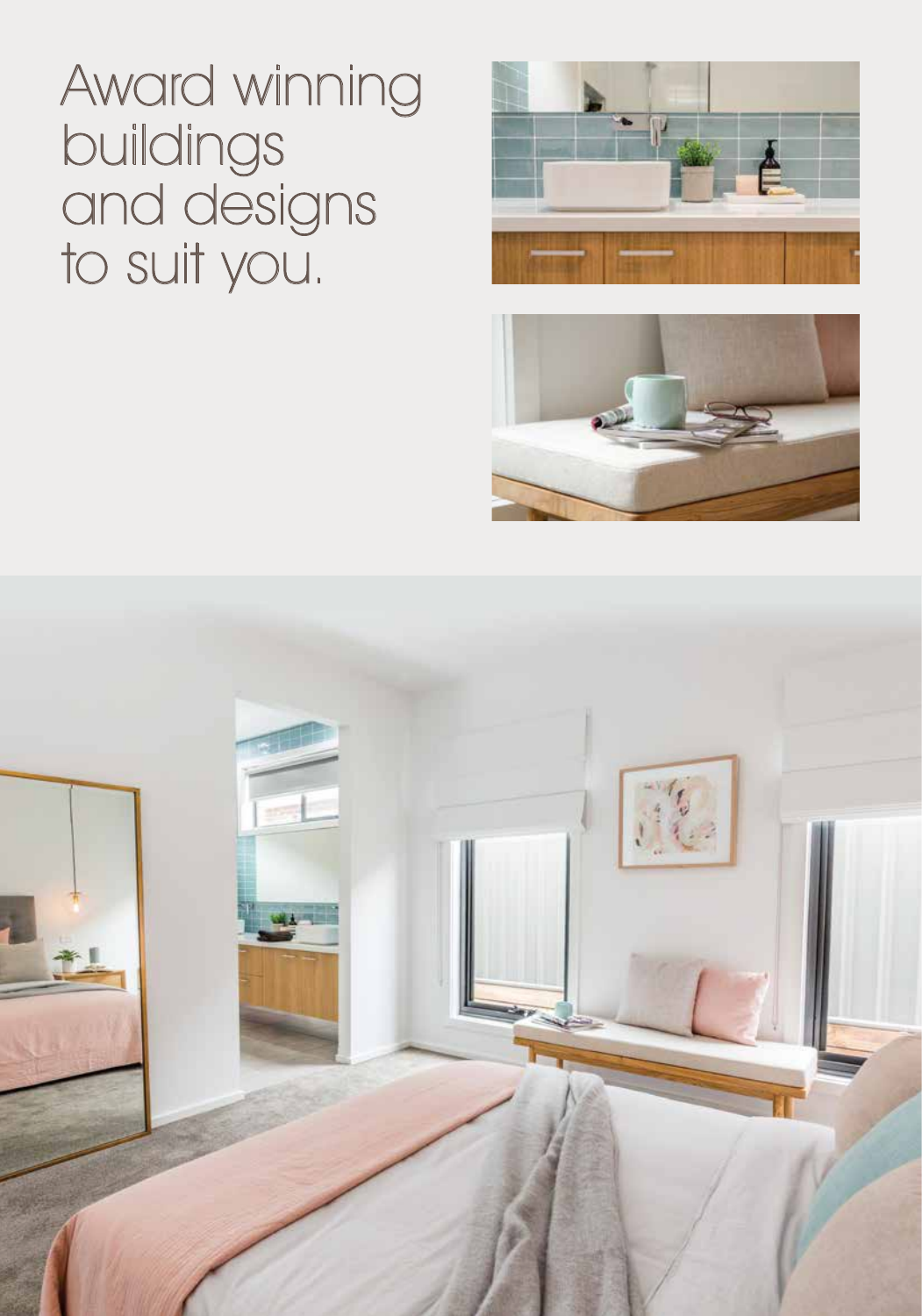

### **HARCOURT 35**

 $\boxed{29}$  | 4  $\boxed{4}$  | 3.5  $\boxed{39}$  | 2

| 4 Bedrooms     |                      |
|----------------|----------------------|
| 3.5 Bathrooms  |                      |
| Double Garage  |                      |
| Lounge         |                      |
| Family         |                      |
| Meals          |                      |
| Kitchen        |                      |
| Laundry        |                      |
| Outdoor Living |                      |
|                |                      |
| Ground Floor   | 145.20m <sup>2</sup> |
| 1st Floor      | 105.93 <sup>2</sup>  |
| Garage         | 53.21m <sup>2</sup>  |
| Porch          | 8.89 <sup>2</sup>    |
| Outdoor Living | 13.12 <sup>2</sup>   |
| Total          | 326.35 <sup>2</sup>  |
|                |                      |
| Width          | 14.78m               |





Width 14.78m Depth 18.97m

Room sizes shown are approximate only, please refer to final working drawings for actual sizes. Each office is independently owned and operated. Plans are protected<br>by copyright. Prices, inclusions and plans are subject to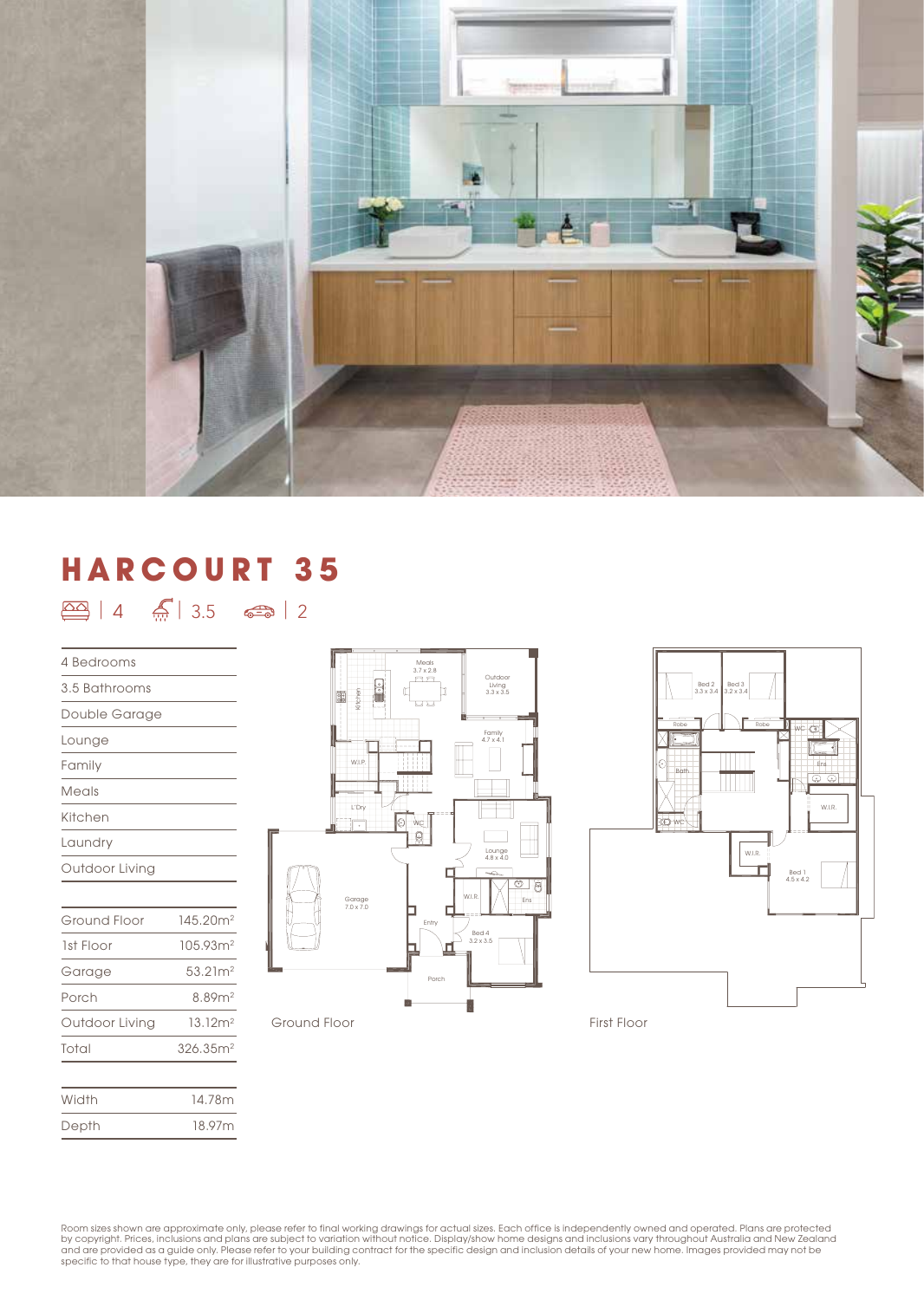

Outdoor Living 5.2 x 3.8

### **HARCOURT 39**

 $\boxed{23}$  | 4  $\boxed{4}$  | 3.5  $\boxed{63}$  | 2

| 4 Bedrooms     |                      |
|----------------|----------------------|
| 3.5 Bathrooms  |                      |
| Double Garage  |                      |
| Study Nook     |                      |
| Retreat        |                      |
| Lounge         |                      |
| Family         |                      |
| Meals          |                      |
| Kitchen        |                      |
| Laundry        |                      |
| Outdoor Living |                      |
|                |                      |
| Ground Floor   | 158.24m <sup>2</sup> |
| 1st Floor      | 119.08m <sup>2</sup> |
| Garage         | 53.23m <sup>2</sup>  |
| Porch          | 8.78m <sup>2</sup>   |
| Outdoor Living | 20.63 <sup>2</sup>   |
| Total          | 359.96m <sup>2</sup> |
|                |                      |

Width 14.78m Depth 22.47m

|                            |                                                 | ╕                                                 |
|----------------------------|-------------------------------------------------|---------------------------------------------------|
| ÷<br>Kitchen<br>團<br>ı     | Meals<br>$2.8 \times 4.5$<br>RR<br>J<br>H<br>uu | Family<br>$4.0 \times 4.5$                        |
| . j<br>W.I.P.              | ł<br>ī<br>T<br>ïî<br>Ť<br>î<br>î<br>ш           | Study Nook                                        |
| L'Dry                      | O                                               | Bed 4<br>$4.8 \times 4.0$                         |
|                            | H                                               | W.I.R.<br>Ens<br>c<br>$\overline{\mathbf{\circ}}$ |
| Garage<br>$7.0 \times 7.0$ | Entry<br>П                                      | Lounge<br>$4.2 \times 5.0$                        |
|                            | Porch                                           |                                                   |



Ground Floor First Floor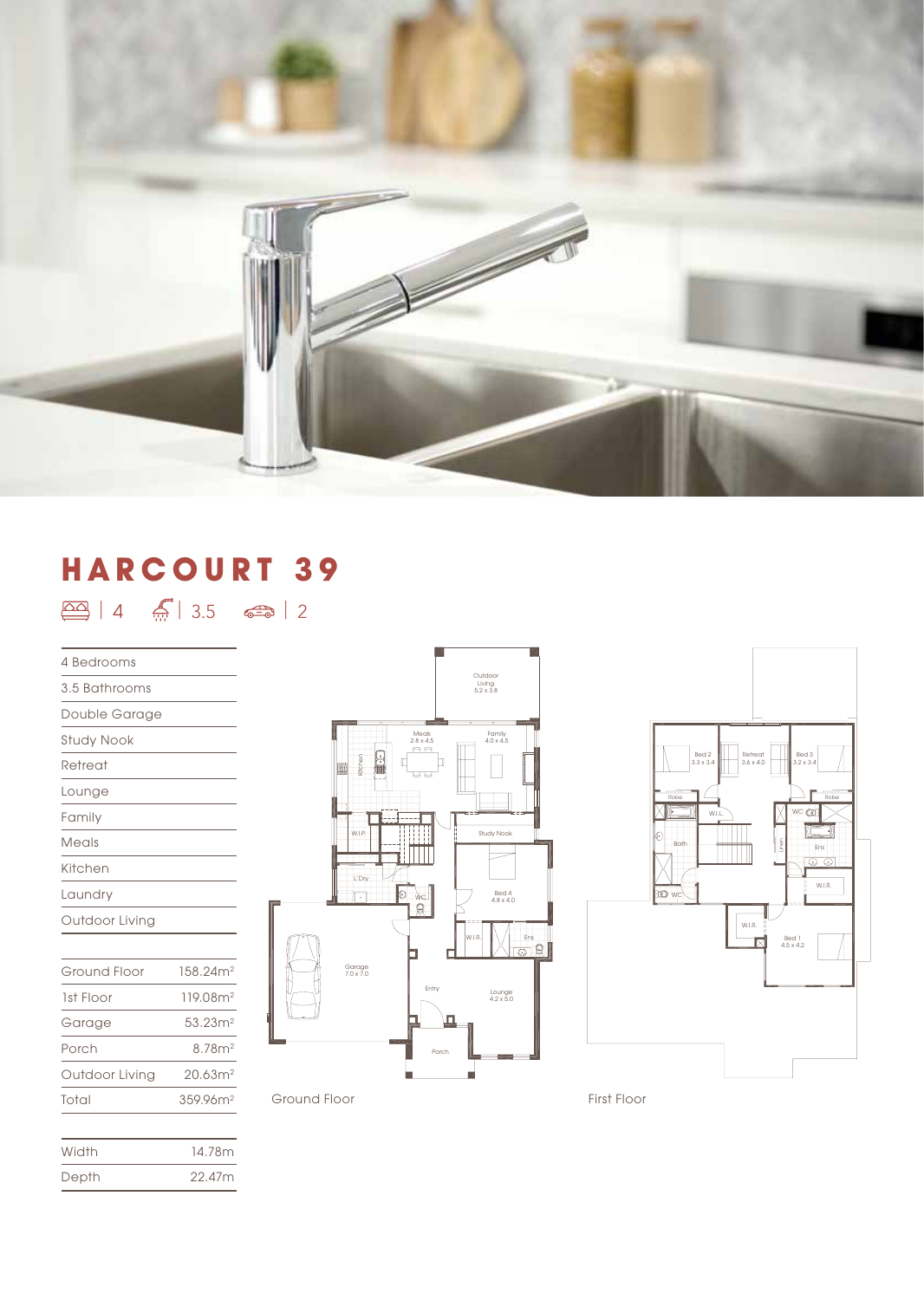

#### **HARCOURT 45**

 $\boxed{23}$  | 4  $\boxed{6}$  | 2.5  $\boxed{63}$  | 2

| 4 Bedrooms     |                      |
|----------------|----------------------|
| 3.5 Bathrooms  |                      |
| Double Garage  |                      |
| Study          |                      |
| Lounge         |                      |
| Family         |                      |
| Meals          |                      |
| Kitchen        |                      |
| Laundry        |                      |
| Outdoor Living |                      |
| <b>Balcony</b> |                      |
|                |                      |
| Ground Floor   | 177.89m <sup>2</sup> |
| 1st Floor      | 138.57m <sup>2</sup> |
| Garage         | 53.21m <sup>2</sup>  |
| Porch          | 7.08 <sup>2</sup>    |
| Outdoor Living | 20.40 <sup>m²</sup>  |
| <b>Balcony</b> | 20.40 <sup>2</sup>   |
| Total          | 417.61m <sup>2</sup> |

Width 15.09m Depth 22.44m